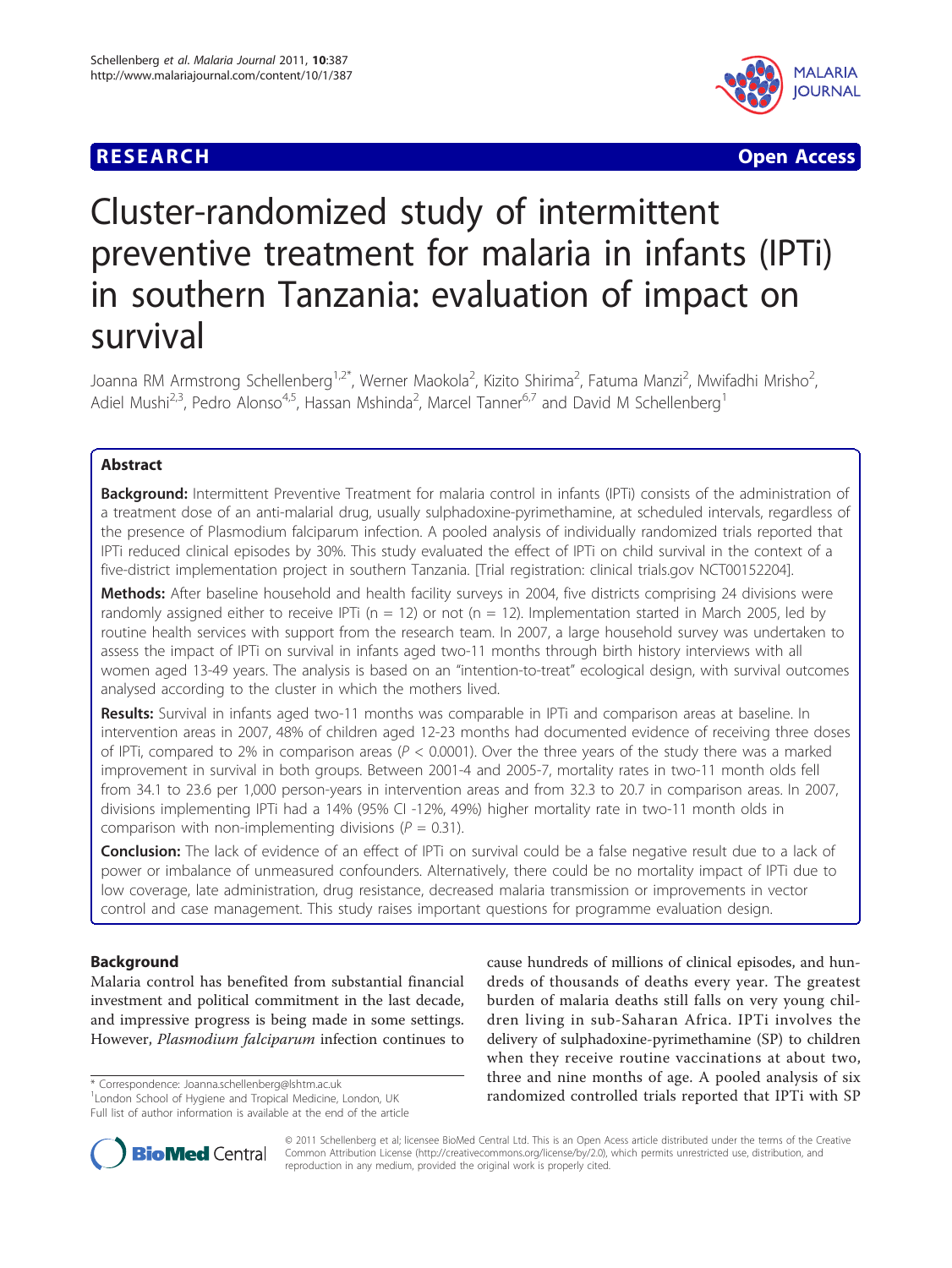can reduce clinical malaria episodes by 30%, decrease anaemia by 21% and admissions to hospital by 23% [\[1](#page-12-0)].

The study involved development and implementation of a strategy for IPTi in five remote, rural districts in southern Tanzania in order to assess the feasibility, acceptability, financial and economic costs of IPTi-SP when deployed as part of routine, programme-based activities within the given health system. The scale of the operation also afforded an opportunity to consolidate the safety profile of IPTi-SP. The project was conducted under the auspices of the IPTi Consortium, a group of research collaborations intent on generating an evidence base to inform a policy decision on the use of IPTi. The Consortium considered alternative approaches to evaluate the impact on survival of IPTi. However, it would not have been feasible to complete recruitment to an individually randomized controlled survival trial before a policy decision at the end of 2006. The best opportunity to estimate an effect on mortality thus fell on this five-district implementation study in southern Tanzania.

The aim of the project was to develop, implement and evaluate a strategy for the routine deployment of IPTi by the existing health services in Tanzania. Previous studies had evaluated the safety and efficacy of IPTi in relatively small-scale, individually randomized trials, where provision and administration of the intervention were taken care of by the research teams. Whereas the IPTi intervention is the delivery of SP to infants attending vaccination clinics, a number of elements are required in order to make IPTi available as a strategy integrated within routine preventive health services for infants. Mothers must be aware of IPTi and willing for their children to accept the intervention; health workers must accept and understand the intervention; IPTi needs to be available alongside vaccinations in health facilities; district council health management teams, who would be responsible for the IPTi programme, must be equipped with adequate and specific tools to manage the requisition and supply of IPTi-related materials and to train staff and raise community awareness. Going to scale with IPTi would also depend on effective IPTi-specific management systems at regional and national levels, and the longer-term availability and scaling-up would need sound financing strategies. These elements are prerequisites to high and sustainable coverage of IPTi in rural communities within a systems approach [[2\]](#page-12-0). It is within this context that this study evaluated the effect of IPTi on survival.

The development of the strategy for the IPTi intervention, and specifically acceptability, and results on safety, costs and community effectiveness for malaria parasitaemia, anaemia, and clinical episodes are presented elsewhere [[3](#page-12-0)-[9\]](#page-12-0). This paper presents the evidence of the impact of IPTi on survival in children aged two-11

months from a cluster-randomized trial in 243,000 households.

## Methods

## Overview

After baseline household and health facility surveys in 2004 [[7](#page-12-0)], the research team developed a strategy for IPTi implementation in partnership with the Ministry of Health during 2004-2005 [[4](#page-12-0),[6](#page-12-0)]. Twelve of 24 clusters were randomly assigned to receive IPTi, and implementation started in March 2005 led by routine health services with limited support from the research team. The trial profile is shown in Figure [1](#page-2-0). In 2006, a follow-up health facility survey documented the availability of IPTi and staff trained in its delivery, together with an interim household survey to assess IPTi coverage and effects on the prevalence of malaria and anaemia [\[8\]](#page-12-0). In 2007, a large household survey which included the entire population was undertaken to assess the impact of IPTi on infant survival. The focus of this manuscript is the analysis of survival and includes process and contextual factors from household surveys to support that analysis. An intention-to-treat approach and an ecological design was used, with survival outcomes analysed according to the cluster in which the mothers lived and being unlinked to individual records of IPTi use.

#### Study area

The study area covers five districts, split into 24 administrative divisions, in the Lindi and Mtwara regions of southern Tanzania. Lindi Rural, Ruangwa and Nachingwea districts are in Lindi Region and Newala and Tandahimba are in Mtwara region. The area has a total population of over 800,000 people and the highest reported infant mortality rates in the country [[10](#page-12-0),[11](#page-12-0)]. Relatively neglected for many years, the infrastructure is weak with poor access to water and electricity. Most people are small-scale subsistence farmers although the area produces most of Tanzania's cashew nuts as a cash crop through small-holder approaches.

At baseline in 2004 a representative sample of 21,482 households was identified using a modified EPI cluster sampling strategy, as reported in detail elsewhere [\[7](#page-12-0)]. In brief, 30 clusters of 30 households were identified in each division. Where written informed consent was given to interview, data were collected using Personal Digital Assistants (PDAs), enhancing data quality and timely availability of cleaned data [\[12](#page-12-0)] in anticipation of randomization of divisions to intervention or comparison groups. Birth histories were done in 19,008 (94%) of the 20,138 women aged 15-49 years reportedly resident in the households. For eight clusters in each division, additional information was collected on children aged under 2 years old about illnesses in the preceding 2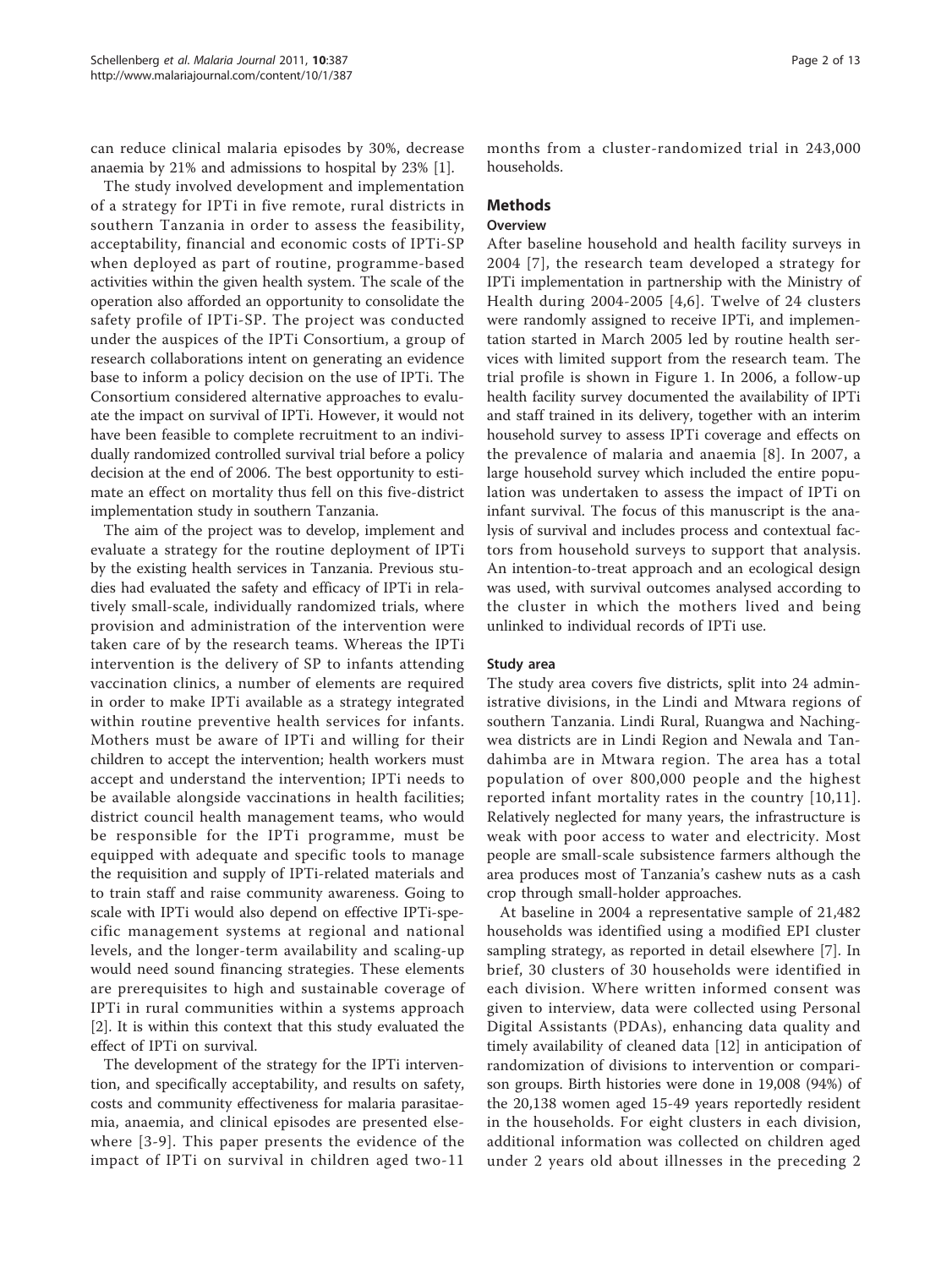<span id="page-2-0"></span>

weeks, health-seeking behaviour and the prevalence of anaemia and parasitaemia [[7,8\]](#page-12-0).

## Randomization

The 24 divisions were arranged into three strata on the basis of mortality in children aged two-11 months, as measured in the baseline household surveys. Restricted

randomization was used to allocate each of the 24 divisions into the IPTi or comparison group so as to assure adequate balance in terms of baseline mortality, overall population size and district health management team [[13\]](#page-12-0). Details are given elsewhere [[8](#page-12-0)]. Briefly, of 343,000 possible ways of allocating 12 divisions to the intervention arm (four within each of the three strata), 11,014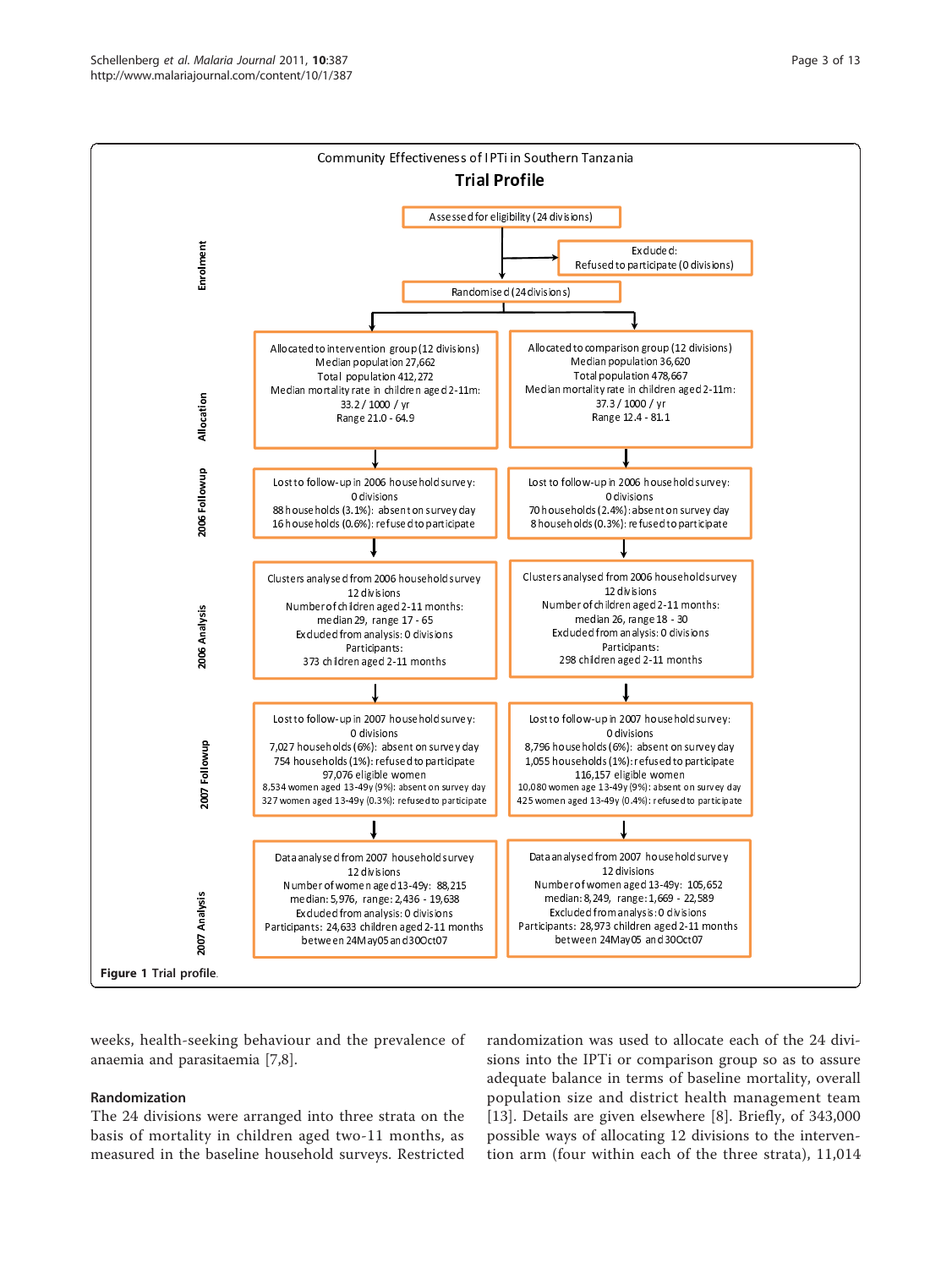achieved "balance" with respect to mortality, population size and district, and one of these was chosen at random.

## Implementation of the IPTi strategy

A detailed description of the development and implementation of the IPTi strategy is given elsewhere [[4\]](#page-12-0). Following development of the IPTi strategy and piloting in two health facilities for a month, staff working in district and regional health teams trained front-line health workers how to implement IPTi in the first quarter of 2005. Subsequent follow-up by the project was limited to a single IPTi-specific health facility visit after training, followed by occasional visits to health facilities when the district health teams undertook routine supervision visits. All visits to health facilities were made in conjunction with members of the district health team. The IPTi-specific "follow-up after training" visits to each facility were completed before 24 May 2005: therefore, 24 May 2005 is used as the start date of the intervention.

Monitoring of acceptability, financial and economic costs, the impact on morbidity and the safety of IPTi was established and is reported elsewhere. Four in vivo anti-malarial drug efficacy tests were conducted (one in 2005 and three in 2006), following the standard WHO protocol with 42 days of follow-up. These studies showed 28 day PCR uncorrected adequate parasitological and clinical response rates of 62-63% in three sites and 49% in one site (data not shown), compared with 60% previously documented in the context of an earlier clinical trial which showed IPTi to be highly efficacious [[14](#page-12-0)]. Molecular analysis of samples collected in household surveys showed a 44% frequency of the DHFR triple mutation in 2004, rising to 60% in 2007. The frequency of the 540E mutation (a marker of the quintuple mutation, DHFR triple and DHPS double) was 65% in 2004, 80% in 2006 and 68% in 2007 [unpublished observations].

## Surveys in 2006, after a year's implementation of the IPTi strategy

Health facility and household surveys in 2006 showed that IPTi was available in 94% of intended health facilities and that there was evidence of a biological effect on malaria and anaemia in the target group of children aged two-11 months [\[8](#page-12-0)].

## 2007 household surveys

The primary aim of this final household survey was to estimate the effect of the IPTi strategy on mortality in children aged two-11 months. Secondary aims included (i) estimation of the coverage of IPTi in a sub-sample of households, and (ii) to assess whether there were any large imbalances between the IPTi and comparison groups in contextual factors including preventive health measures such as mosquito nets and vaccine coverage, nutritional status, case management and care-seeking for recent illness. Such factors were potential confounders of the effect of the IPTi strategy on infant survival.

## Sample size

## Mortality (main survey, all households)

The aim was to include all households in the area, with an expected total of roughly 250,000 and a range from 2,500 to 26,000 households in any one division. On the basis of the baseline survey in 2004, a two-11 month mortality rate of 36.2 per 1,000 person-years was expected, or approximately 463 deaths, in the comparison group, providing 80% power to detect an impact of IPTi of 30% on survival, equivalent to a reduction from 36 to 25 deaths per 1,000 child years [\[13\]](#page-12-0).

## Coverage (sub-sample of households)

In a clustered subsample of households this sub-study aimed to estimate coverage of IPTi of 50% to within 5% points, assuming a 95% confidence level, that 3.14% of the population is in this age group, an average of 100 households in each cluster, 3.88 people per household, and a design effect of two. Eight sub-villages (vitongoji) were selected from each division with equal probability and more children from larger vitongoji, thus assuring the sample of children was self-weighting within each division.

## Field methods-main survey

## **Overview**

Between 25 June and 30 October 2007, the main survey teams visited all households in the five districts and completed a household module. Women aged 13-49 years had a birth history module completed. Mothers of children < 2 years were asked if they were willing to be visited by the child health survey team. A random sample of those who were willing was selected and visited by these teams after the initial survey (see child health survey, below).

## Survey tools

The household module included identifiers, household assets (socio-economic status markers), education and occupation of the household head, listing of all members of the household, and location of the household using a GPS. The birth history module, for women age 13-49 years, documented live births in the previous five years, whether the child was still alive, and dates of all events. For all live births in the 1 year before the survey, further questions related to use of antenatal clinics (ANC), mosquito nets, and IPT in the most recent pregnancy, place of childbirth, attendant, and essential newborn care indicators, for the most recent birth.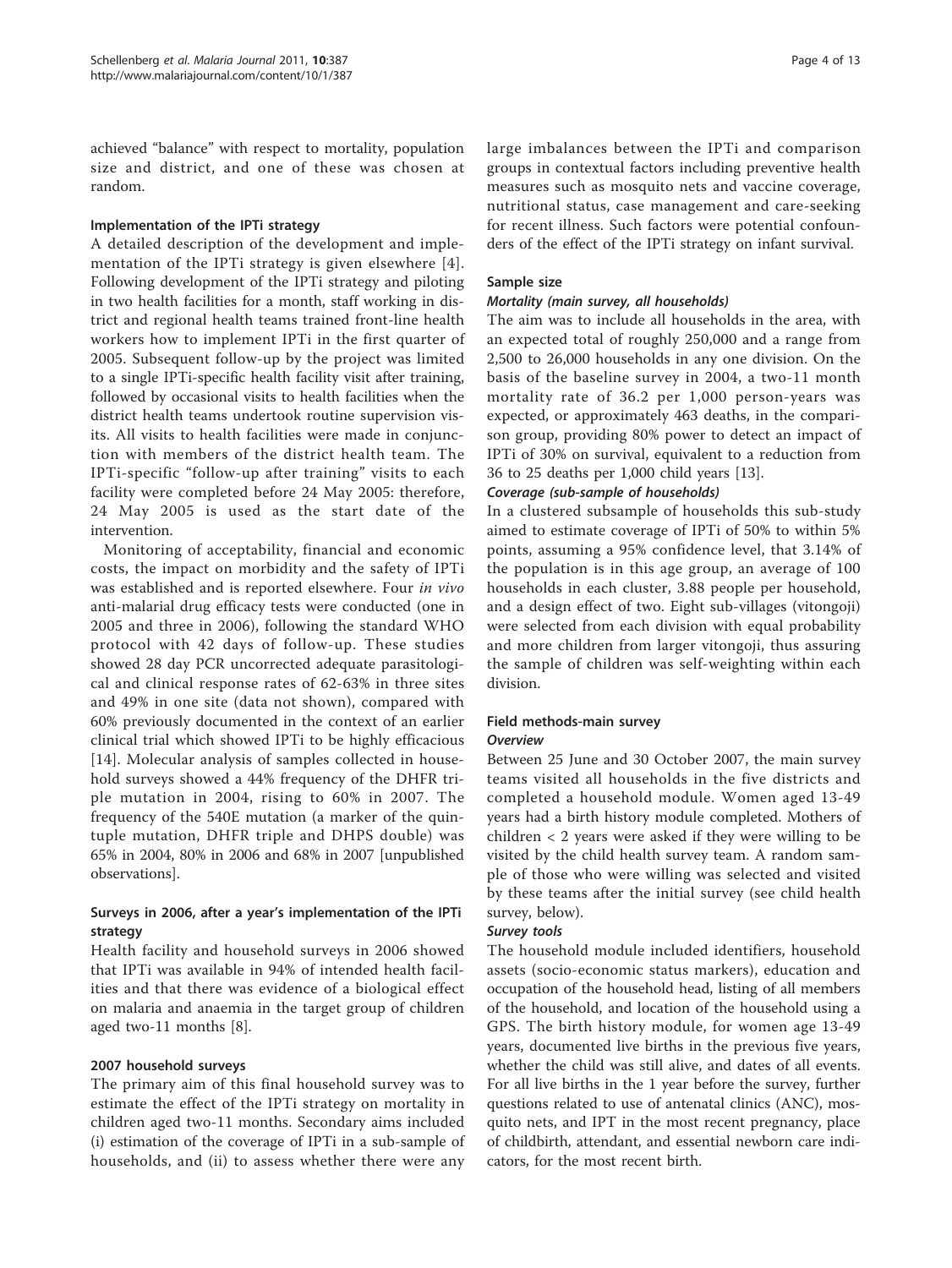#### Community sensitization and preparation

A series of feedback and sensitization meetings was held in Mtwara and Lindi regions in March and April 2007. The aims were (1) to sensitize the ward councillors, ward executive officers and divisional secretaries about the survey and to seek their assistance in identifying candidates for training as field interviewers, and (2) to update the list of all sub-villages (vitongoji) and obtain estimates of the numbers of households in each sub-village. Widespread support for the project team was evidenced by the assistance of local civil administrators in developing a master list of 2,766 sub-villages comprising more than 250,000 households. This list was used to plan the logistics of interviewer training and the survey itself.

#### Pre-piloting

Two rounds of pre-piloting were done in a district adjacent to the project area in order to prepare a core team for the main survey training and to explore the feasibility of alternative approaches to the main survey, including estimates of the number of people to be interviewed per day, assessing the robustness of survey tools, development of Standard Operating Procedures for household listing, mapping and interviewing, etc. The survey tools built on experience with previous surveys in southern Tanzania which themselves had drawn heavily on standard MICS, DHS and malaria indicator surveys. The survey tools were developed into PDA-based questionnaires that were pilot tested and validated separately.

#### **Training**

The piloting activities were followed by a 1 week pretraining session for 14 facilitators. This ensured that a group of experienced interviewers was then available to support the main training, allowed further pre-testing of the PDA-based questionnaires and supported preparations for the organization of the bigger group.

A total of 243 candidate interviewers took part in a three-week training and evaluation course in Mtwara in June 2007. Most of the trainees came from the study districts and had 4 years of secondary education. They were trained to seek written informed consent, list members of the household, document household assets and recent deaths in the family before completing birth histories by direct questioning of women aged 13-49 years. Specific questions were asked about related issues, such as birth preparedness and care of the newborn. These are sensitive issues for most rural women and so training aimed to prepare interviewers to ask the questions with authority, respect and understanding.

Training was led by IPTi project core staff, supported by pre-trained, experienced field coordinators, and invited experts in fields such as maternal health and birth history studies. The training agenda included lectures, group discussions, field practicals and feedback sessions. During the course of training, potential team supervisors and mappers (whose job it would be to list and map all households in a sub-village) were identified and subjected to an additional training course consisting of management and quality control issues as well as field tests. Interviewers, mappers and supervisors were selected based on merit, and various techniques developed and used to assess performance during the course of training.

#### Logistics and timing

The survey staff were split into 22 teams arranged into four platoons, each led by a Commander (a senior, experienced field supervisor). The Commander was directly in charge of five or six survey teams, each consisting of a supervisor, a mapper and seven interviewers. Each platoon had a bus and two or three four-wheel drive vehicles. The Commanders were responsible for allocating each team to a sub-village and, between them, ensuring that all sub-villages on the master list were allocated to teams according to pre-determined criteria. This ensured a balanced workload between teams and a reasonable balance of teams working in each division to minimize any potential bias.

The main survey started on 25 June and lasted 128 days, finishing on 30 October. A support unit rotated between the platoons to ensure adequate supplies were maintained and to collect completed consent forms and backed-up data on CDs. These were all delivered to the project office in Mtwara where focussed data cleaning was performed before production of call lists for the child health survey team.

#### Field methods-child health survey

A simple random sub-sample of eight vitongoji per division (192 of the 2,621) was chosen for the child health survey. In selected vitongoji, all households with a child under 24 months, and whose mother had agreed in principle in the main survey to be re-visited, were approached for interview approximately 2 weeks after the main survey. The child health module included questions on IPTi and vaccine coverage, breastfeeding, Vitamin A supplementation, case management and care-seeking for any recent illness.

Twelve trainees were selected from the main survey group and trained from 28 June 2007 to 7 July 2007. The training comprised lectures, practical sessions, field practice on taking blood samples and interviewing, group discussions and feedback sessions. At the conclusion of training two teams of four interviewers, a driver and a supervisor started the survey itself. Call lists produced from the main survey data enabled identification of individuals for interview. Where consent was provided, mothers of all children under 2 years were interviewed. The availability of geo-coordinates from the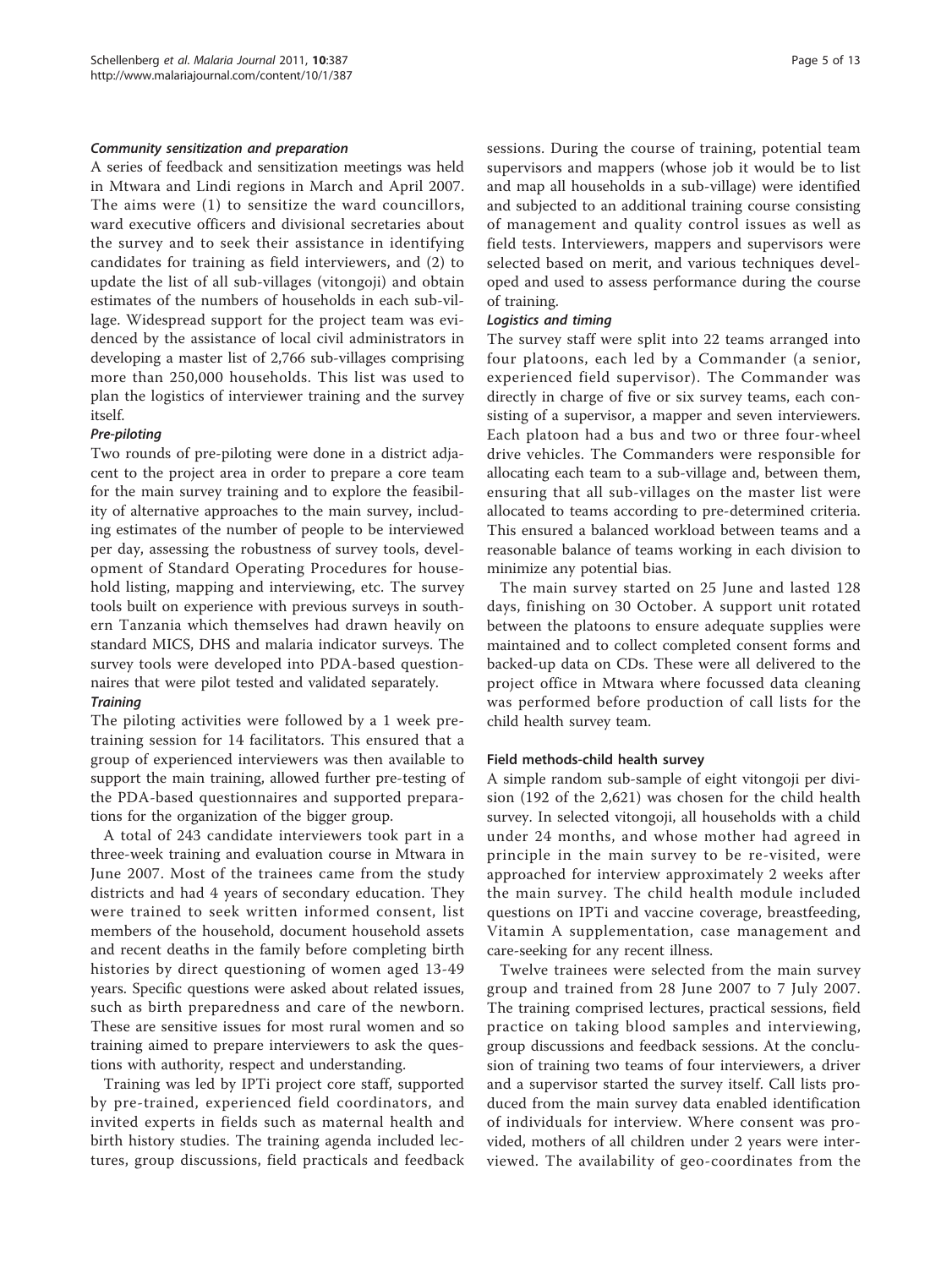main survey greatly enhanced the efficiency of this substudy, which was completed on 16 November 2007.

#### Quality assurance

In both the main survey and the child health survey, several approaches to data quality assurance were used. Each day of the survey, for every team, these included random repeats and cross-checking of the mapping, accompanying one interview by one of the team, revisiting all households reported to be empty, and re-interviews repeating part of the questionnaire in a random sample of four interviews. Data were compared with the original interview and discrepancies discussed and resolved.

#### Data management

Data were entered into PDAs at the time of collection, using range, logical and internal consistency checks at the time of data entry. At the end of each day a manual summary of the day's activities was produced and compared with an electronic summary of the same information. When discrepancies arose, for example as the result of incorrect entry of a cluster or household number, the source of the discrepancy was identified and recorded in a data error log sheet and in supervisors' note books. These documents were used to guide cleaning of data in Access [http://www.microsoft.com.](http://www.microsoft.com)

#### Statistical analysis

Statistical analysis was performed using STATA version 9 (College Station, Texas, USA), using an analytical plan which was reviewed by the Data and Safety Monitoring Board and agreed before the end of data collection.

#### Primary analysis

The primary analysis was based on a  $t$ -test of the (log) mortality rates in infants aged two-11 months in IPTi and comparison divisions, over the 2 year period between 24 May 2005 and the date of the survey visit in 2007. This approach was used, rather than individuallevel regression modelling, partly because this is the recommended approach for studies with fewer than 15- 20 clusters per treatment arm, and partly because there was no individual level data [[11\]](#page-12-0).

#### Secondary analysis

Restricted randomization ensured balance at baseline in infant survival, population size and district. Despite the use of restricted randomization, with only 24 clusters it was thought likely that the two groups would differ with regard to contextual factors related to infant survival, which would be potential confounders. For example, there were mosquito net campaigns in some parts of the area in 2005. As the use of treated nets is likely to be associated with better child survival, imbalances in net use would make this a potential confounder in the analysis of the effect of IPTi. Other potential confounders of the effect of IPTi, either a priori or from previous analysis, include socio-economic status, distance to the nearest health facility, maternal education, maternal age, twinning, ethnic group, and care-seeking for child illness. Baseline infant survival was also considered a potential confounder, despite the relative balance at baseline.

For each of these potential confounding factors direct or proxy measures were taken from study data, using the full survey where possible as this has the largest sample size. For example, treated net use in individuals is closely related to net ownership in households, but will always be lower than household net ownership. Data on net ownership was available from all 243,612 households visited, whereas data on use of treated nets was available only in the subsample of 2,953 children included in the child health survey (between 63 and 250 from each division). Household net ownership was used as a proxy measure of treated net use in children, because of the increased sample size with this approach.

Secondary analyses were planned to adjust for actual confounders from the above list. Confounding was investigated using Poisson regression analysis, and planned to adjust for any factor that changed the impact estimate by more than 15%. P-values for the adjusted impact estimate were calculated using a t-test, comparing the residuals (i.e. the ratio of observed and expected deaths) in intervention and comparison divisions from a model containing all confounders but not the effect of IPTi.

#### Exploratory dose response analysis

Using simple graphical methods, an exploratory ecological analysis of dose-response at division level was done. The 'dose' of IPTi was estimated using division-by-division coverage of IPTi by (1) the subsample of 1,731 children aged 12-23 months from the 2007 household survey and (2) routine EPI reports from each health facility as a proxy for the dose of IPTi [A Bush et al., manuscript in preparation]. The 'response' to IPTi was estimated through the division-by-division change in mortality in infants aged two-11 months between 2001- 4 and 2005-7, using the 2004 and 2007 household surveys respectively.

#### Ethical issues

The study was undertaken within the framework of the assessment of the community effectiveness of IPTi, part of the IPTi Consortium [http://www.ipti-malaria.org.](http://www.ipti-malaria.org) The study had ethical approval from local and national institutional review boards (Ifakara Health Institute, formerly Ifakara Health Research and Development Centre, Ifakara, and the National Tanzania Medical Research Cocoordinating Committee) through the Tanzania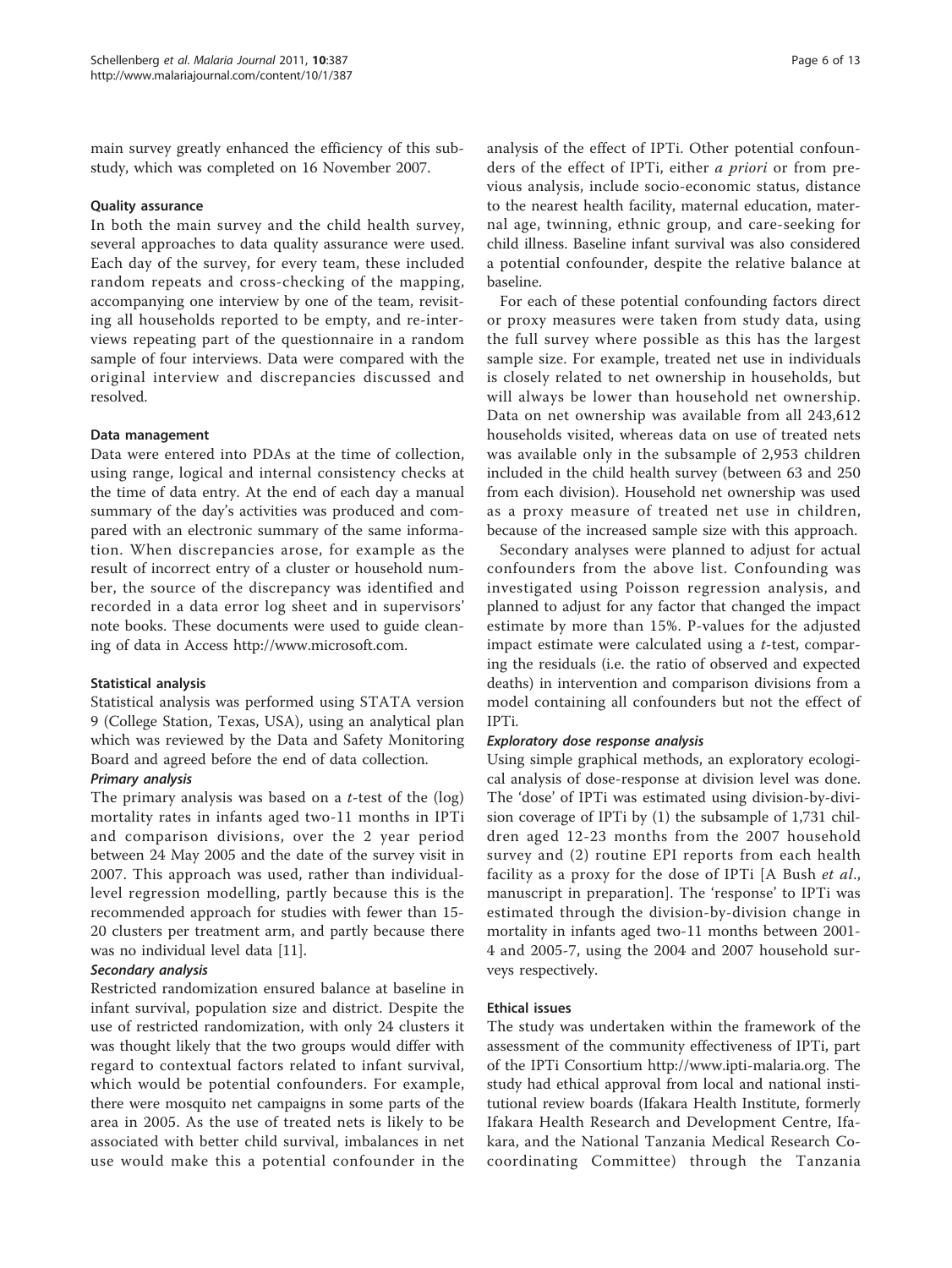Commission for Science and Technology. Ethical and research clearance was also obtained from the institutional review board of the London School of Hygiene and Tropical Medicine, UK, and from the Ethics Commission of the Cantons of Basel-Stadt and Basel-Land, Switzerland. The project team in Tanzania presented the design, aims, objectives and updates of the pilot IPTi implementation project to District Councillors, who are elected representatives of the community, and benefited from their support of the intervention and its evaluation. During field work, information sheets in Swahili about the study were given out, explaining why it was being done, by whom, and what it would involve. In the household survey, written consent of all household heads was sought. In addition, women aged 13-49 years were asked to give verbal consent before the birth history interview. The trial is registered on clinical trials. gov, number NCT00152204.

## Results

#### Completeness of survey data

The 2007 survey identified 243,612 households in 2,621 vitongoji (sub-villages) (Table 1). The household head was present in 227,789 (94%) and of these 99% agreed to take part. A total population of 818,695 was recorded in these households, with 213,233 women aged 13-49 years. Ninety-one percent of these women were interviewed. Completeness of the information was similar to the baseline survey in 2004.

For the subsample of households selected for the child health survey, a total of 2,907 households identified in the main survey as having children under 2 years were visited. In these households, 3,024 children aged under 2 years were included, of whom 2,953 (98%) had information on use of treated mosquito nets. Information on sickness in the 2 weeks preceding the survey was available in 3,006 children, of whom 1,432 (48%) had been ill. Of these, 40% (576/1432) had sought care from the formal health sector, among whom 96% (547/576) had information on care-seeking.

#### Comparability of intervention and comparison groups

Completeness and participation were similar in intervention and comparison groups, with 94% of household heads present and 99% agreeing to participate in both of the two study arms (Table [2](#page-7-0)). The Makonde ethnic group were more common in comparison divisions (62%) than in intervention divisions (46%), but the difference did not reach statistical significance ( $P = 0.15$ , comparing mean proportions in 12 intervention and 12 comparison divisions). The two groups were similar with regard to socio-economic status, mosquito net ownership, maternal education, maternal age, net use in pregnancy, antenatal attendance, and home births.

Geographic data were incomplete for both groups due to logistic problems when transferring GPS data to laptops, but by chance a smaller proportion were missing for the intervention group (23%) than for the comparison group (28%). For the subgroup with complete data, 28% of the intervention group lived within 5 km of the nearest health facility, and 23% of the comparison group  $(P = 0.19$ , comparing mean proportions in 12 intervention and 12 comparison divisions).

For coverage and other child health indicators from the sub-study, the two groups were similar with regard to exclusive breastfeeding in infants aged nought to 5 months and the use of mosquito nets. Care-seeking for a sick infant from a formal health care provider was less common among the intervention group than the comparison group (37% *vs* 43%,  $P = 0.04$ , comparing mean proportions in 12 intervention and 12 comparison divisions).

## Coverage of IPTi and corresponding vaccines (and comparison with previous estimate, from 2006 surveys)

IPTi is given alongside DPT and measles vaccines, and coverage of these vaccines was similar in IPTi and comparison areas (Table [3\)](#page-8-0). DPT vaccine coverage was estimated at 86% in both intervention and comparison groups ( $P = 0.44$ ) and measles vaccine coverage at 78% in the intervention group and 80% in the comparison group ( $P = 0.79$ ).

|  |  | Table 1 Study population and completeness of information, 2004 and 2007 surveys |  |  |
|--|--|---------------------------------------------------------------------------------|--|--|
|  |  |                                                                                 |  |  |

|                                                                              | Baseline survey (2004)                            |              | Follow-up survey (2007)                          |              |
|------------------------------------------------------------------------------|---------------------------------------------------|--------------|--------------------------------------------------|--------------|
| Households visited                                                           | 21,482/21,600                                     | (99%)        | 243.612                                          |              |
| Household head present                                                       | 20,985/21,482                                     | (98%)        | 227,789/243,612                                  | (94%)        |
| Household head agreed                                                        | 20,894/20,985                                     | $(99.6\%)$   | 225,980/227,789                                  | $(99.2\%)$   |
| Total population recorded                                                    | 83,346                                            |              | 818,695                                          |              |
| Women of reproductive age*                                                   | 20.138                                            |              | 213,233                                          |              |
| Women of reproductive aged interviewed                                       | 19.008                                            | (94% )       | 193.848                                          | (91%)        |
| Mortality rate in infants 2-11 m (deaths/person-years)                       | 36.2/1000                                         | (217/59,936) | 21.3/1000                                        | (699/32,778) |
| Geometric mean of division-by-division mortality rate in infants 2-11 months | 33.2/1000<br>95%CI: 27.2-40.4<br>Range: 12.4-81.1 |              | 22.1/1000<br>95%Cl: 19.4-25.2<br>Range: 9.4-35.1 |              |

\* 15-49 yr in baseline and 13-49 yr in follow-up survey.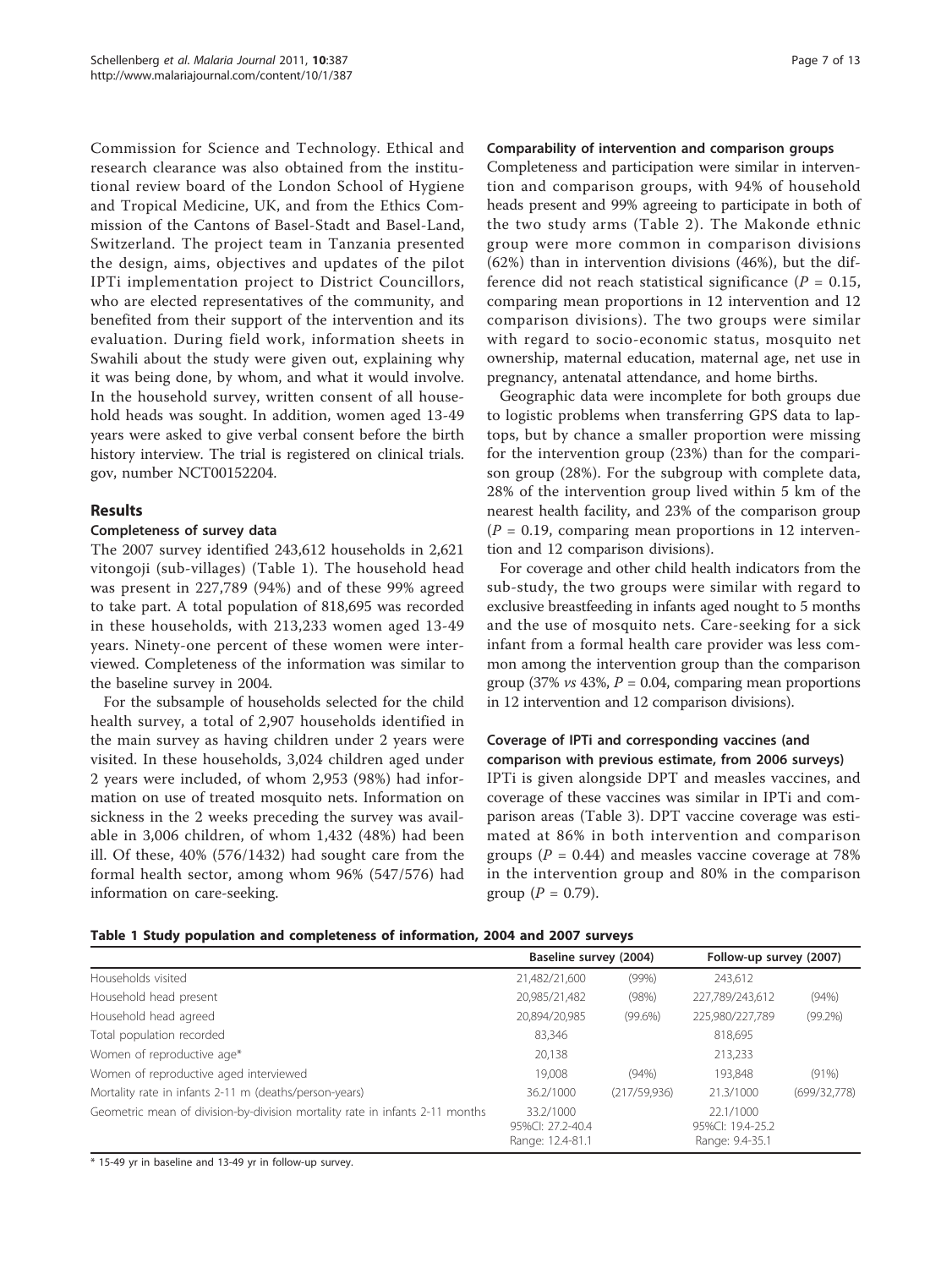<span id="page-7-0"></span>

| Table 2 Context and comparability of intervention and comparison groups, 2007 survey |  |  |  |  |  |
|--------------------------------------------------------------------------------------|--|--|--|--|--|
|--------------------------------------------------------------------------------------|--|--|--|--|--|

|                                                                                                                        |                    | Intervention<br>divisions<br>$n/N$ (%) | Comparison<br>divisions<br>$n/N$ (%) | P*                          |
|------------------------------------------------------------------------------------------------------------------------|--------------------|----------------------------------------|--------------------------------------|-----------------------------|
| Household head present                                                                                                 |                    | 103,816/110,843<br>(94%)               | 123,973/132,769<br>(94%)             | 0.28                        |
| Household head agreed to participate                                                                                   |                    | 103,062/103,816<br>(99% )              | 122,918/123,973<br>(99%)             | 0.68                        |
| Ethnic group of household head                                                                                         | Makonde            | 47,451 (46%)                           | 76,644 (62%)                         | 0.15 (Makonde vs<br>others) |
|                                                                                                                        | Mwera              | 43,540 (42%)                           | 26,844 (22%)                         |                             |
|                                                                                                                        | Makuwa             | 2,932 (3%)                             | 8,278 (7%)                           |                             |
|                                                                                                                        | Yao                | 3,438 (3%)                             | 4,922 (4%)                           |                             |
|                                                                                                                        | Other              | 5,701 (6%)                             | 6,230 (5%)                           |                             |
| Socio-economic status quintiles                                                                                        | Poorest            | 20,893 (21%)                           | 21,853 (19%)                         | 0.39 (t-test on<br>means)   |
|                                                                                                                        | Very<br>poor       | 17,542 (18%)                           | 20,698 (18%)                         |                             |
|                                                                                                                        | Poor               | 21,923 (22%)                           | 24,852 (21%)                         |                             |
|                                                                                                                        | Less<br>poor       | 19,492 (20%)                           | 23,816 (20%)                         |                             |
|                                                                                                                        | Least<br>poor      | 17,658 (18%)                           | 25,428 (22%)                         |                             |
| Lives over 5 km from health facility(23% missing in implementation divisions &<br>28% missing in comparison divisions) |                    | 23,882/85,276<br>(28%)                 | 21,563/95,742<br>(23%)               | 0.19                        |
| Net ownership                                                                                                          |                    | 67,228 (65%)                           | 79,705 (65%)                         | 0.81                        |
| Total population                                                                                                       |                    | 375,399                                | 443,184                              | 0.56                        |
| Maternal education ( $\geq 1$ y vs none)                                                                               |                    | 66,233/88,747<br>(75%)                 | 83,005/106,703<br>(78%)              | 0.88                        |
| Number (%) of women interviewed for birth history                                                                      |                    | 88,215/97,076<br>(91%)                 | 105,652/116,157<br>(91%)             | 0.54                        |
| Used treated net in pregnancy (treated in last 12 months) (for births in last year<br>only)                            |                    | 4,814/10,270<br>(47%)                  | 5,824/11,980<br>(49%)                | 0.35                        |
| ANC attendance (for births in last year)                                                                               |                    | 10,164/10,266<br>(99% )                | 11,894/11,977<br>(99%)               | 0.10                        |
| Age at interview (for births in last year)                                                                             | $13 - 19$<br>years | 20,068 (23%)                           | 24,993 (23%)                         | $0.79$ (t-test on<br>means) |
|                                                                                                                        | $20 - 29$<br>years | 27,662 (31%)                           | 33,463 (31%)                         |                             |
|                                                                                                                        | 30-39<br>years     | 24,252 (27%)                           | 28,919 (27%)                         |                             |
|                                                                                                                        | 40-49<br>years     | 17,187 (19%)                           | 19,786 (18%)                         |                             |
| Born at home (for births in past year)                                                                                 |                    | 5,883/10,267<br>(57%)                  | 6,741/11,975<br>(56%)                | 0.36                        |
| From Coverage and Malaria substudy:                                                                                    |                    |                                        |                                      |                             |
| Child aged 0-5 m is exclusively breastfed                                                                              |                    | 13/223 (6%)                            | 29/271 (11%)                         | 0.19                        |
| Child 0-23 m sleeps under a mosquito net                                                                               |                    | 697/1,311 (53%)                        | 988/1,653 (60%)                      | 0.38                        |
| Child 0-23 m sleeps under treated mosquito net                                                                         |                    | 329/1,307 (25%)                        | 520/1,646 (32%)                      | 0.13                        |
| Sought care for sick baby from 'western' provider                                                                      |                    | 234/634 (37%)                          | 342/798 (43%)                        | 0.04                        |

# P-values are from t-test to compare mean proportions in 12 intervention & 12 comparison divisions unless marked otherwise

IPTi coverage was estimated in two different ways. Using a conservative definition in children aged 12-23 months of three doses before 12 months of age, as documented on the health card, IPTi coverage was 48%

in the intervention divisions and 2% in comparison divisions ( $P < 0.0001$ ). Using a more lenient definition in children aged 12-23 months of three doses either documented on the health card or reported by the mother,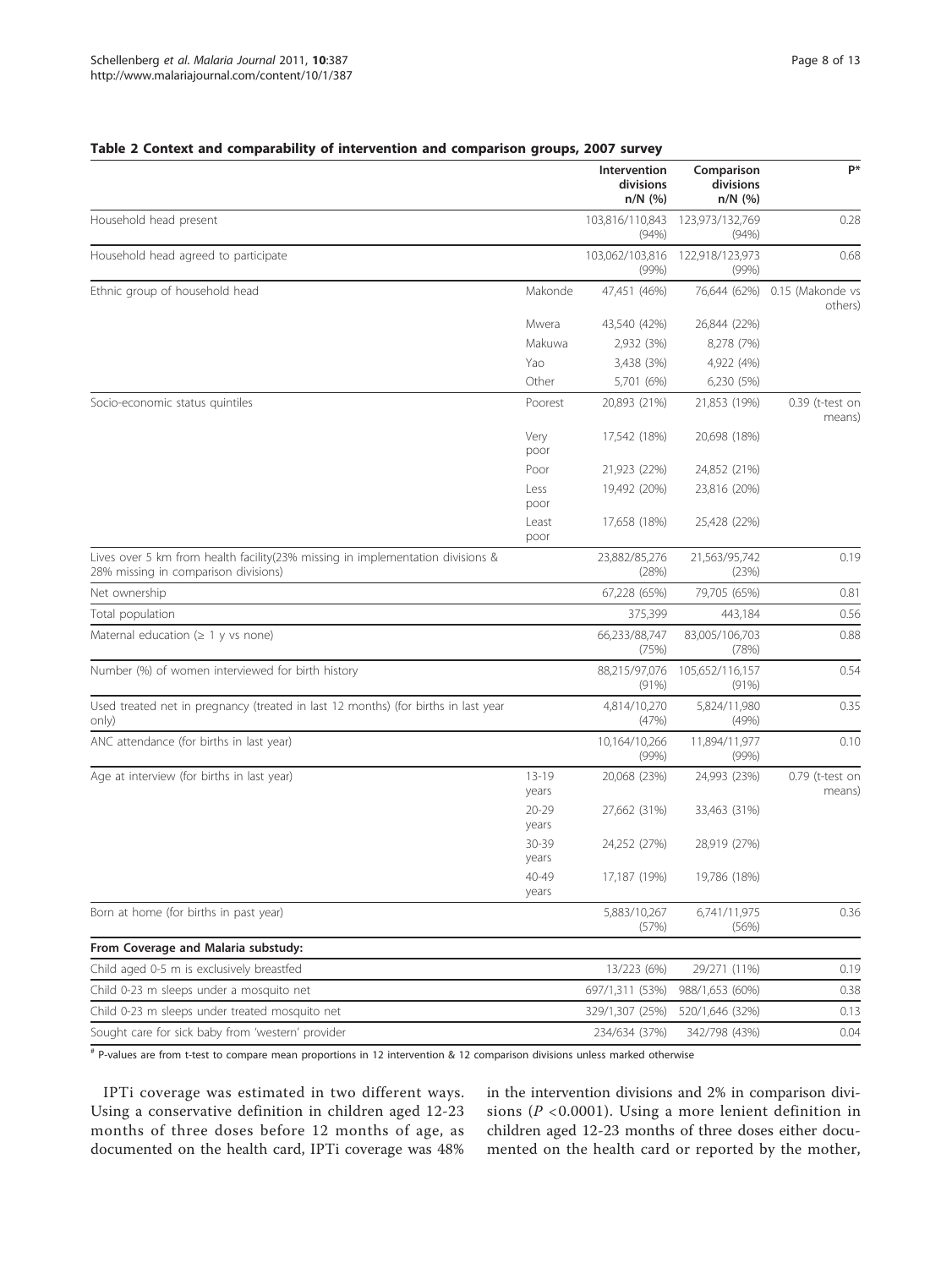#### <span id="page-8-0"></span>Table 3 Coverage of IPTi and corresponding vaccines, 2007 survey

|                                                                                      | Intervention divisions Comparison divisions<br>$n/N$ (%) | $n/N$ (%)     | P        |
|--------------------------------------------------------------------------------------|----------------------------------------------------------|---------------|----------|
| Child 12-23 months <b>documented</b> to have received 3 doses of <b>DPT vaccine</b>  | 661/769 (86%)                                            | 823/962 (86%) | 0.44     |
| Child 12-23 months <b>documented</b> to have received <b>measles vaccine</b>         | 600/769 (78%)                                            | 766/962 (80%) | 0.79     |
| Child 12-23 months <b>documented</b> to have received <b>doses 1 &amp; 2 of IPTi</b> | 426/769 (55%)                                            | 27/962 (3%)   | < 0.0001 |
| Child 12-23 months <b>documented</b> to have received <b>all 3 doses of IPTi</b>     | 371/769 (48%)                                            | 24/962 (2%)   | < 0.0001 |
| Child 12-23 months reported or documented to have received doses 1 & 2 of IPTi       | 522/633 (82%)                                            | 104/770 (14%) | < 0.0001 |
| Child 12-23 months reported or documented to have received all 3 doses of IPTi       | 399/517 (77%)                                            | 43/709 (6%)   | < 0.0001 |

coverage was estimated at 77% in intervention divisions and 6% in comparison divisions  $(P < 0.0001)$ .

#### **Mortality**

There was a dramatic fall in overall mortality in both intervention and comparison divisions between baseline (2001-4) and the final survey (2005-7). The improvement in survival was comparable in IPTi and comparison areas: rates in infants aged two-11 months fell from 34.1 to 23.6 per 1,000 person-years in intervention areas and from 32.3 to 20.7 in comparison areas (Figure 2).

In 2005-7, divisions implementing IPTi had a 14% (95% CI -12%, 49%) higher mortality rate in two-11 month olds in comparison with non-implementing divisions. The difference was not statistically significant (P = 0.31) (Table [4](#page-9-0)). There was no evidence of confounding.

#### Dose-response analysis

The mortality rate change in the 12 implementing divisions was plotted against the coverage of IPTi as

estimated by the 2007 survey. There was no evidence of an association between coverage of IPTi at the division level and survival of children aged two-11 months (Figure [3](#page-9-0)).

## **Discussion**

To the best of our knowledge, this is the first study to have attempted to estimate the effect of IPTi on infant survival. Despite the large scale, the findings are compatible both with a reduction and an increase in mortality associated with IPTi. This may reflect a true lack of effect of IPTi on survival, or the findings may be a false negative result.

A number of design issues need to be considered when considering these results. The most dramatic finding was the marked improvement in survival between 2004 and 2007. In this period, mortality dropped by about one third in both intervention and comparison arms, causing a reduction in the power of the study to find a statistically significant difference between the group. However power also depends on the variability in

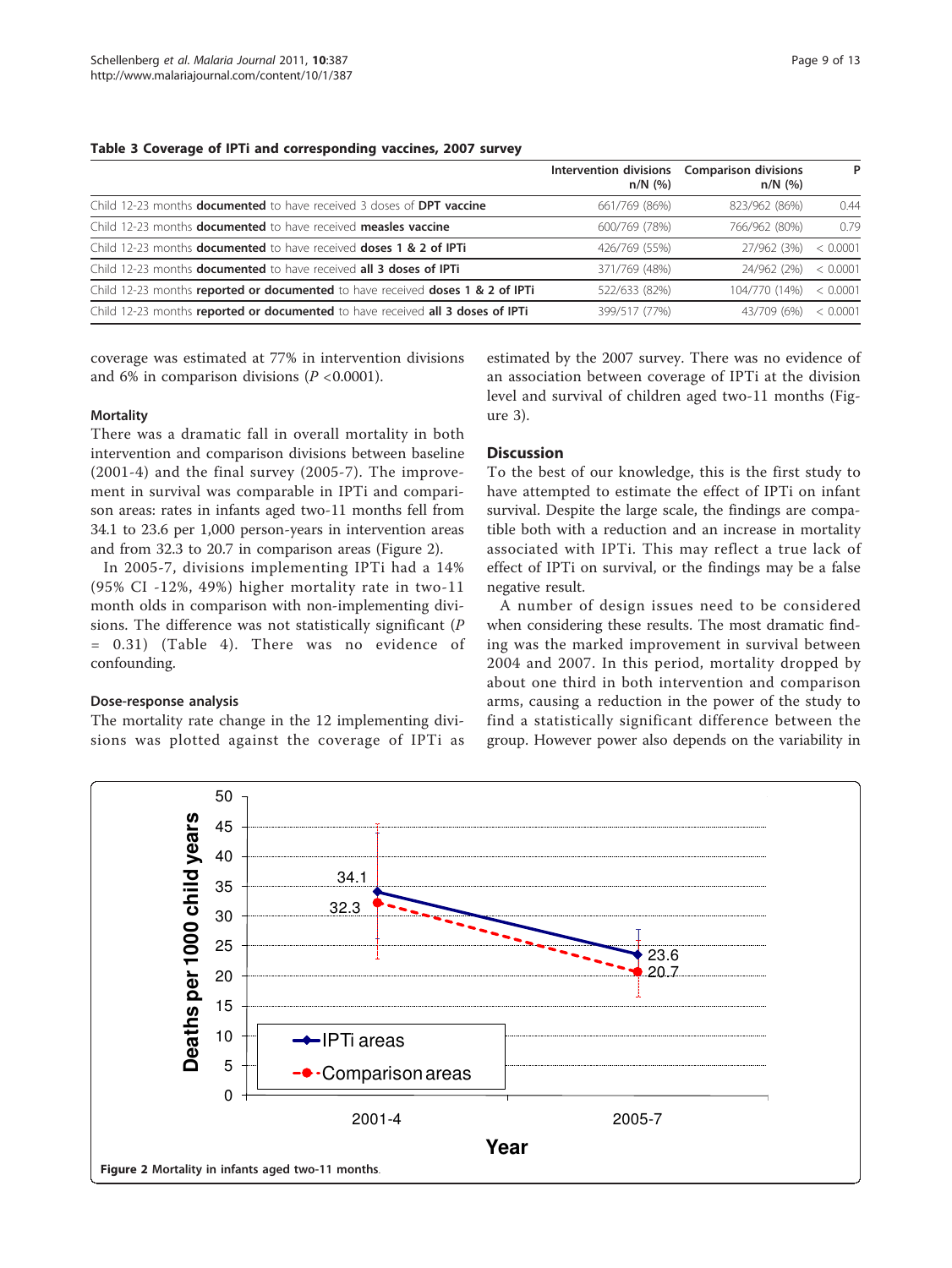|                          |                                                                | Intervention Divisions Comparison Divisions<br>$(n = 12)$ | $(n = 12)$       | Ratio<br>(95% CI)    | P    |
|--------------------------|----------------------------------------------------------------|-----------------------------------------------------------|------------------|----------------------|------|
| 2001-2004<br>(Baseline)  | Mortality rate per 1000 person-years: geometric mean* (95% CI) | 34.1 (26.4-44.0)                                          | 32.3 (22.9-45.5) | 1.06                 |      |
|                          | Number of deaths                                               | 111                                                       | 106              |                      |      |
| 2004-2007<br>(Follow-up) | Mortality rate per 1000 person-years: geometric mean* (95% CI) | 23.6 (20.0-27.9)                                          | 20.7 (16.5-26.0) | 1.14<br>(0.88, 1.49) | 0.31 |
|                          | Number of deaths                                               | 340                                                       | 359              |                      |      |

#### <span id="page-9-0"></span>Table 4 Survival impact: mortality in infants aged 2-11 months, 2004 and 2007 surveys

\*Geometric mean of the 12 division-specific rates

mortality rates between clusters, and this was also lower than anticipated. Based on the 2007 results, the study had over 80% power to find a 30% difference between the groups as statistically significant, but under 20% power to find a difference of 12% as statistically significant at the 5% level, with 12% being the upper end of the 95% confidence interval for the effect of IPTi on survival found in this study.

A second methodological challenge arises from the relatively small number (24) of intervention and comparison units. Despite the overall rapid change in survival, mortality rates may not change at the same pace everywhere, and there is a need to balance the rate of change between intervention and comparison areas. The best way to achieve this would be to increase the number of intervention units. The chosen unit was the division, a sub-district administrative area, which is

reflected in the organization of health services. Operating at this level reflected a compromise between the need to work with functional units of the health system with the need for replication of intervention and comparison units. The study was designed with the primary aim of assessing the feasibility of deploying IPTi: could the IPTi strategy be successfully implemented through the existing public health system in an under-resourced part of a poor country? With minimal inputs from the research team, could IPTi coverage reach or even exceed that of the corresponding EPI vaccines? The estimate of mortality impact was a secondary aim and, despite restriction of randomization at baseline to ensure balance in terms of infant mortality, population size and district location, it is possible that unmeasured-and so far unknown to the study team-but important influences on survival were not balanced between arms. Although

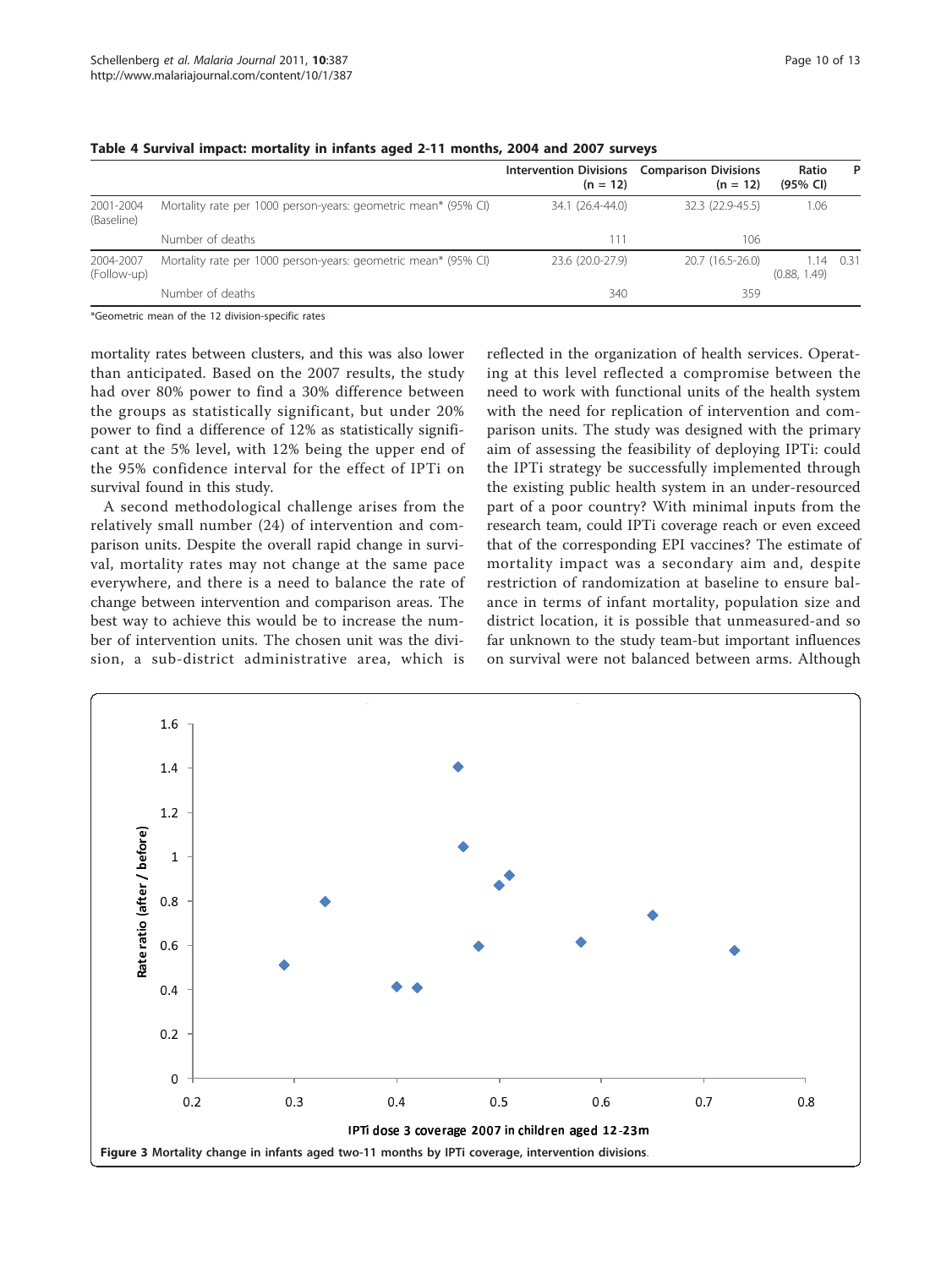there was an imbalance between the arms with regard to the completeness of geographic data, this imbalance seems unlikely to affect the conclusions of the study,

Is it possible that IPTi did not improve survival in southern Tanzania? The current study included household surveys in 2006 which suggested a modest impact of IPTi on malaria parasitaemia (from 38% to 31%,  $p =$ 0.06) and anaemia (from 88% to 80%,  $p = 0.02$ ), despite coverage which was lower than anticipated [\[8](#page-12-0)]. Morbidity monitoring of malaria in 11 sentinel health facilities suggested that IPTi was associated with a reduction in clinical malaria of between 18% and 54%, depending on the scope of the analysis, although no differences reached statistical significance [\[9](#page-12-0)]. A recent pooled analysis of the efficacy of IPTi in six individually randomized studies in infants from Tanzania, Mozambique, Ghana and Gabon concluded that IPTi prevented 30% of clinical malaria episodes (95% CI 20-39) and 23% of all-cause hospital admissions (95%CI 10-34) [\[1](#page-12-0)]. In addition, other malaria control tools are associated with a larger impact on survival that can be explained by direct malaria deaths alone [\[15](#page-12-0),[16\]](#page-12-0). Given this, it seems unlikely with current knowledge that IPTi has no impact on infant survival, despite the null estimate of effect. Shortterm efficacy of IPTi-SP has been documented in a seventh randomized controlled trial of IPTi-SP, published at the same time as the pooled analysis, and conducted in a part of northern Tanzania with very high levels of resistance to SP. Although there was no overall efficacy of IPTi in this setting, there was good evidence of protection in the month following IPTi doses [[17\]](#page-12-0). Resistance was rising during the time of our pilot implementation and it is possible that this undermined the effect of IPTi.

The coverage of IPTi was lower than expected and may not have been sufficient to result in a measurable impact on mortality. Based on the results from the phase-III studies [[1\]](#page-12-0), the authors consider it likely that at least two timely doses of IPTi are needed in order to have an impact on mortality. Coverage of two doses, using both the information recorded on child health cards and from asking the mother or guardian, was 82% (95% CI 76-88%) in the intervention group and 14% (95% CI 9-19%) in the comparison group. Using a more conservative approach of three doses written on the health card, and assuming children without a health card had not received IPTi, coverage was 48% (95% CI 40-56%) and 2% (95% CI 0-6%) in the comparison group. Leakage–whereby comparison group children received IPTi–therefore appears to have been minimal. However, there were considerable 'missed opportunities' for IPTi, where children received DPT or measles vaccines but not IPTi. This was due to a combination of reasons such as a reluctance of some health staff to offer IPTi, stock outs of SP, DTP or measles vaccines, and recent history of treatment with SP, rather than lack of acceptability to mothers and families [\[5,8](#page-12-0)]. In addition there is evidence from qualitative work that some health cards were falsely completed, both for vaccines and for IPTi [[18\]](#page-12-0). If less than half of eligible children received a sufficient dose of IPTi, and those who did receive the intervention were at least risk of malaria, it is possible that coverage was simply too low for any impact on survival to have been measurable in the given evaluation.

There was a marked reduction in the prevalence of P. falciparum infection in the study area during the project. Parasite prevalence in infants aged two-11 months in the comparison areas (without IPTi) dropped from 57% to 38% between 2004 and 2006, and to 19% in 2007. The predominant reasons are the subject of ongoing analysis but treated net use in infants aged two-11 months in the comparison areas increased from 11% to 38% over the same time frame. Individual analysis of risk factors for death in infants suggests that the single biggest reason for the rapid drop in mortality was this rise in the use of mosquito nets (unpublished observations). Furthermore, the first-line treatment for malaria changed in 2006 from SP to artmether-lumfantrine (ALu). To the best of the study team's knowledge there were no other major malaria prevention or treatment programmes ongoing in the area. The increase in net use and the change of first-line drug may have reduced malaria transmission to such low levels that IPTi had no effect. However, this seems unlikely as the individually randomized studies of IPTi were done in settings where incidence rates of malaria ranges from 0.16 to 1.27 episodes per child per year and net use varied from 0% to 67% yet notable protective efficacy was described in these studies [\[11](#page-12-0)].

IPTi has recently been recommended by WHO as a new malaria control tool for use in settings with moderate to high malaria transmission and where the frequency of the DHPS 540, a marker of the quintuple mutation, is less than 50%. The evidence showing a benefit of IPTi in such settings is overwhelming, and much stronger than for many routinely implemented interventions. The results of the current study were considered as part of the WHO policy review process: the methodological limitations of the study were recognized, but the feasibility of IPTi implementation with available resources confirmed.

At the start of this study a model of impact was outlined, showing the steps that were thought would lead to mortality impact in this effectiveness setting (Figure [4\)](#page-11-0). Firstly, trained health workers and IPTi should be available in health facilities; secondly these should be offered to children attending for EPI vaccines; and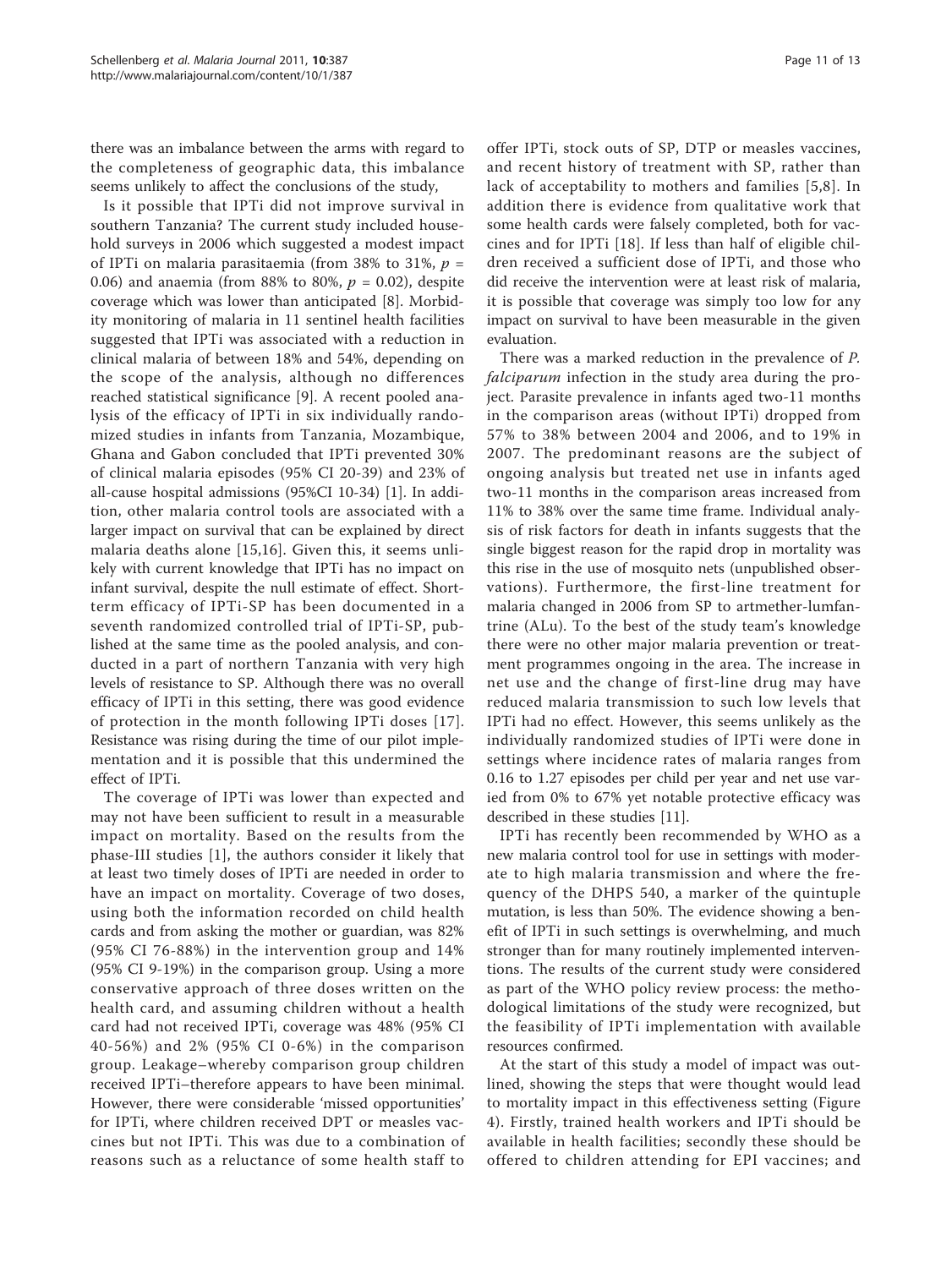<span id="page-11-0"></span>

thirdly a high proportion of mothers should bring their children for EPI vaccines. Data from our 2006 health facility and household surveys suggest that the first and third steps were reasonably well assured, but that roughly one-third of children attending for EPI vaccines were not offered IPTi due to demand and supply side barriers, all of which had potential to be addressed [[8,18\]](#page-12-0). The fourth step was that IPTi would be well accepted, and the data suggest that this was indeed the case [[5](#page-12-0)]. The fifth step was that there should be low resistance to SP. Although in vivo efficacy was similar at the outset to that seen in settings where IPTi had previously been shown to be efficacious, resistance increased during the project, with the frequency of the 540E mutation at 68% in 2007. There are few data points from other studies in higher resistance settings. In an area with a background frequency of 56% for this mutation [[19](#page-12-0)], IPTi provided 21% protective efficacy against clinical malaria [\[20](#page-12-0)], whereas no measurable protection against malaria was conferred by SP in an area where the 540E mutation frequency was 90% [[21](#page-12-0)].

The last step in the model was that there should be some evidence of reduced malaria morbidity, which was indeed the case in the study [[8,9](#page-12-0)]. Taking all these elements together, it seems likely that a combination of (i) lack of power combined with (ii) suboptimal coverage and (iii) increasing levels of drug resistance undermined this attempt to estimate the impact of IPTi on child survival.

## Conclusions

The findings of this large-scale randomized controlled study are compatible both with a reduction and an increase in mortality associated with IPTi. The lack of evidence of an effect of IPTi on survival could be a false negative result due to a lack of power or imbalance of unmeasured confounders. Alternatively, there could be no mortality impact of IPTi due to low coverage, late administration, drug resistance, decreased malaria

transmission or improvements in vector control and case management.

A cluster-randomized trial design was chosen in order to estimate the impact of the intervention under conditions that were close to 'real-life' in a large rural area with a population of almost one million people. This choice meant randomizing a relatively small number of clusters, collecting ecological rather than individual data on IPTi use, and evaluating impact with coverage rather lower than had been hoped. The implications of the findings for future large-scale impact evaluations are sobering: despite a 'probability' design it is not possible to draw a firm conclusion about the impact of IPTi on infant survival. Another recent large-scale impact evaluation faced similar issues [[22\]](#page-12-0). Evidence of the impact on mortality of interventions, as deployed in real life, is likely to require a different type of inference from that used in individually randomized controlled trials. Intervention-and context-specific models of impact need to be developed before systematic, prospective collection of quantitative and qualitative data enables a thorough process evaluation as an integral part of the evaluation. The plausibility, rather than the probability, that a change in survival is the result of the intervention can then be assessed.

#### Financial support

This study received funding from the Bill and Melinda Gates Foundation through the Intermittent Preventive Treatment in infants (IPTi) consortium [http://www.ipti](http://www.ipti-malaria.org)[malaria.org](http://www.ipti-malaria.org). JAS received funding from the Bill and Melinda Gates Foundation through the Gates Malaria Partnership.

#### Acknowledgements

The study received funding from the Bill and Melinda Gates Foundation through the Intermittent Preventive Treatment of malaria in infants (IPTi) Consortium. We would like to thank the health workers and the families who took part in the surveys, the administrative and support staff of Ifakara